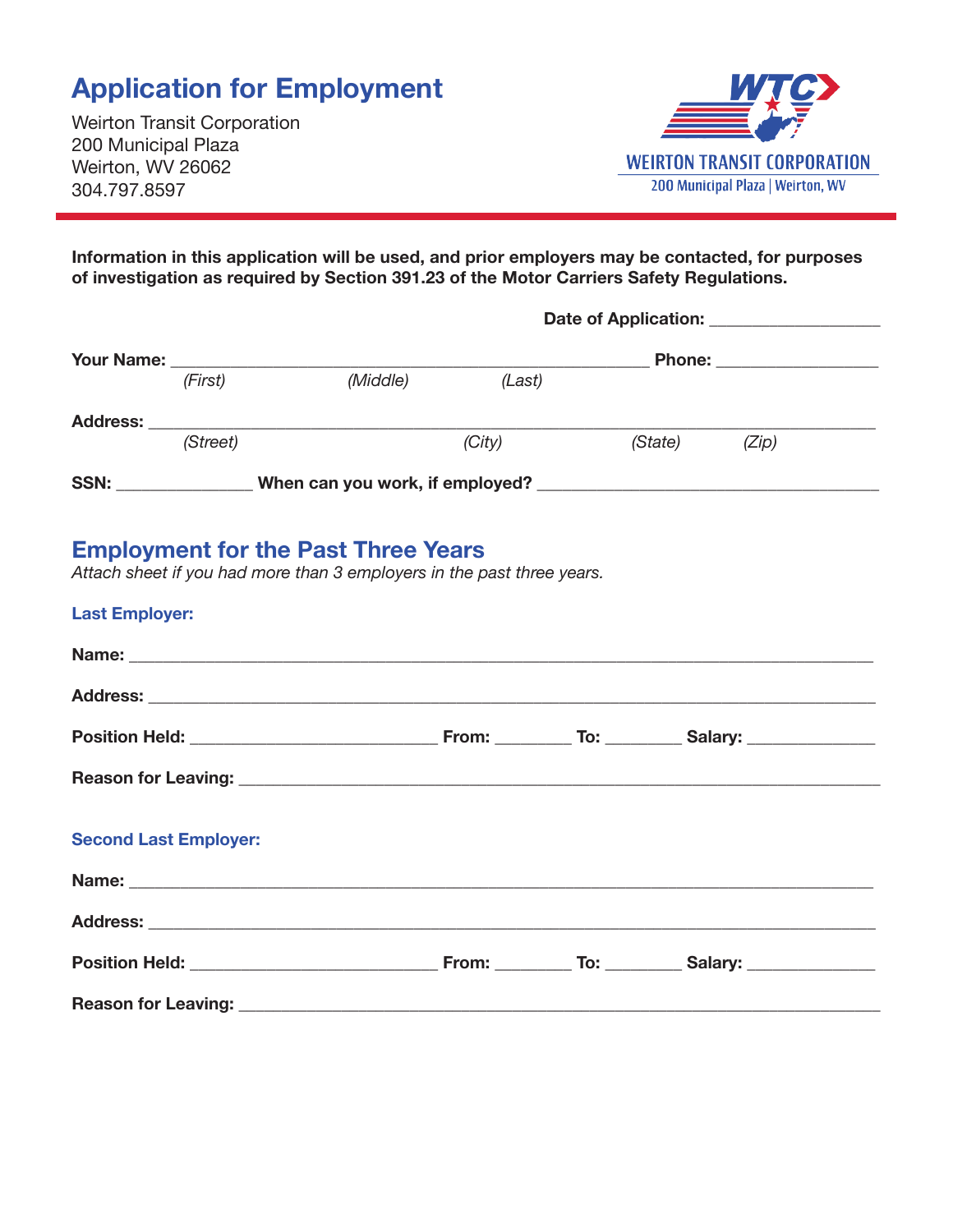#### **Third Last Employer:**

| Name:                      |              |                    |             |
|----------------------------|--------------|--------------------|-------------|
|                            |              |                    |             |
| <b>Position Held:</b>      | <b>From:</b> | $\overline{a}$ To: | Salary: ___ |
| <b>Reason for Leaving:</b> |              |                    |             |

**Note:** On a separate sheet, list the Names, Addresses, Date of Employment, and Reason for Leaving for all employers for which you operated a Commercial Motor Vehicle during the seven (7) years preceding the three (3) years contained above. If none, state "None." here.

 $\_$ 

### **Education**

**Circle the Highest Grade Completed:** 1 2 3 4 5 6 7 8 **High School:** 1 2 3 4 **College:** 1 2 3 4

**Last School Attended:** \_\_\_\_\_\_\_\_\_\_\_\_\_\_\_\_\_\_\_\_\_\_\_\_\_\_\_\_\_\_\_\_\_\_\_\_\_\_\_\_\_\_\_\_\_\_\_\_\_\_\_\_\_\_\_\_\_\_\_\_\_\_\_\_\_\_\_\_\_\_\_\_

*(City and State)* 

## **Experience and Qualifications - Driver**

#### **Drivers Licenses: List all unexpired licenses and endorsements.**

| <b>State</b> | <b>License Number</b> | <b>Type</b> | <b>Expiration Date</b> |
|--------------|-----------------------|-------------|------------------------|
|              |                       |             |                        |
|              |                       |             |                        |
|              |                       |             |                        |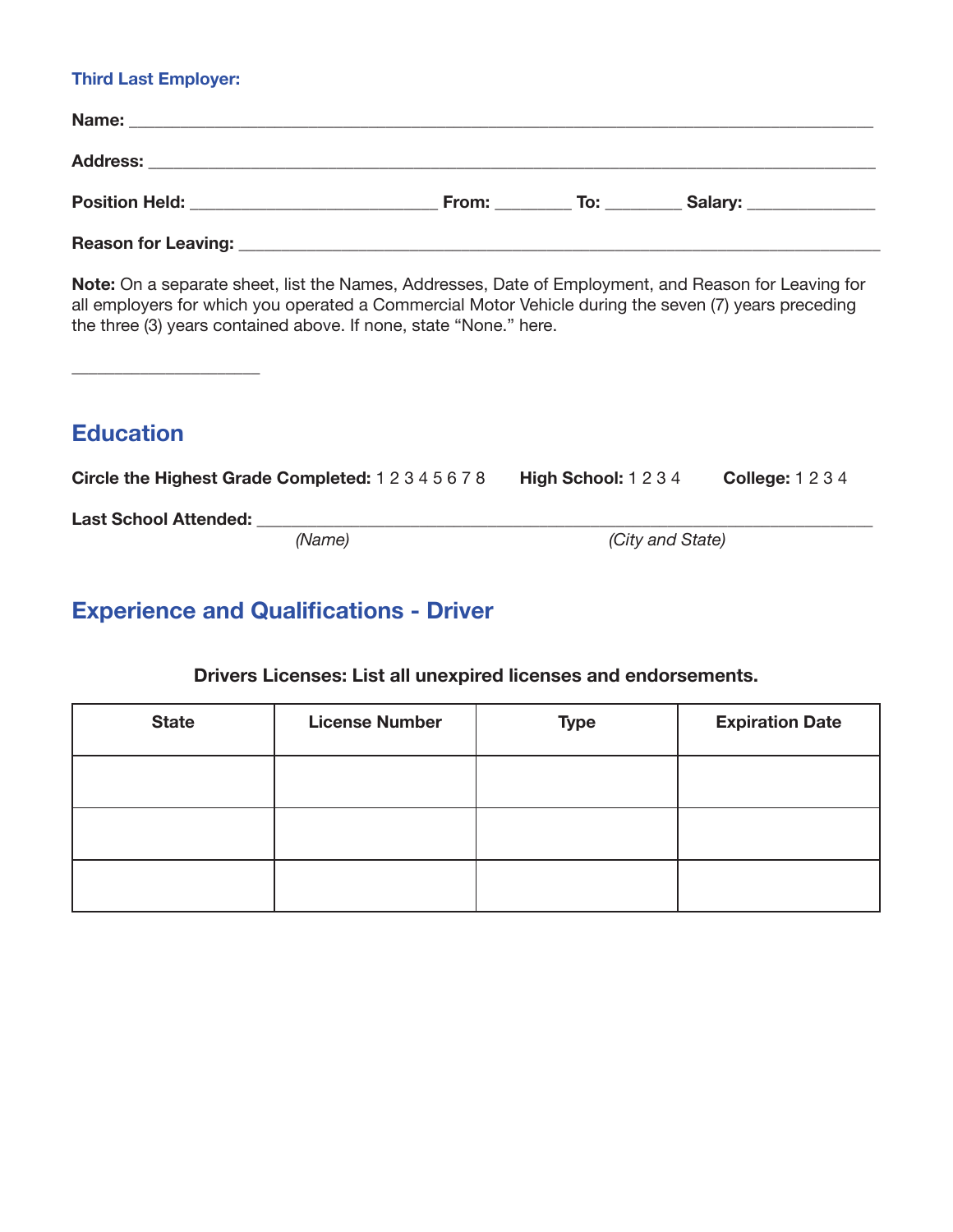| Show Special Courses that will help you as a driver:                                                    |                     |
|---------------------------------------------------------------------------------------------------------|---------------------|
| List states operated in for last five years:                                                            |                     |
| If the answer to either A, B, C, or D is yes, attach a statement giving details.                        |                     |
| E. Do you possess a passenger endorsement?                                                              | Yes No              |
| D. Have you ever tested positive in a pre-employment drug test?                                         | Yes $\_\,$ No $\_\$ |
| C. Have you ever been convicted of a felony?                                                            | Yes No              |
| B. Has any license, permit, or privilege ever been suspended or revoked?                                | Yes No              |
| A. Have you ever been denied a license, permit, or privilege to operate a motor vehicle? Yes ___ No ___ |                     |

#### **Driving Experience**

| <b>Class of</b><br><b>Equipment</b> | Type of<br>Equipment | From | To | Approx. No. of<br>Miles (Total) |
|-------------------------------------|----------------------|------|----|---------------------------------|
|                                     |                      |      |    |                                 |
|                                     |                      |      |    |                                 |
|                                     |                      |      |    |                                 |

### **Accident Record for Past 3 Years or More**

*Include all motor vehicle accidents.* 

|                      | <b>Date</b> | <b>Nature of Accident</b><br>(Head on, Rear End, Upset, etc.) | <b>Fatalities</b><br>(Number) | <b>Injuries</b><br>(Number) |
|----------------------|-------------|---------------------------------------------------------------|-------------------------------|-----------------------------|
| <b>Last Accident</b> |             |                                                               |                               |                             |
| <b>Next Previous</b> |             |                                                               |                               |                             |
| <b>Next Previous</b> |             |                                                               |                               |                             |
| <b>Next Previous</b> |             |                                                               |                               |                             |

*\*Attach sheet if more room is needed.*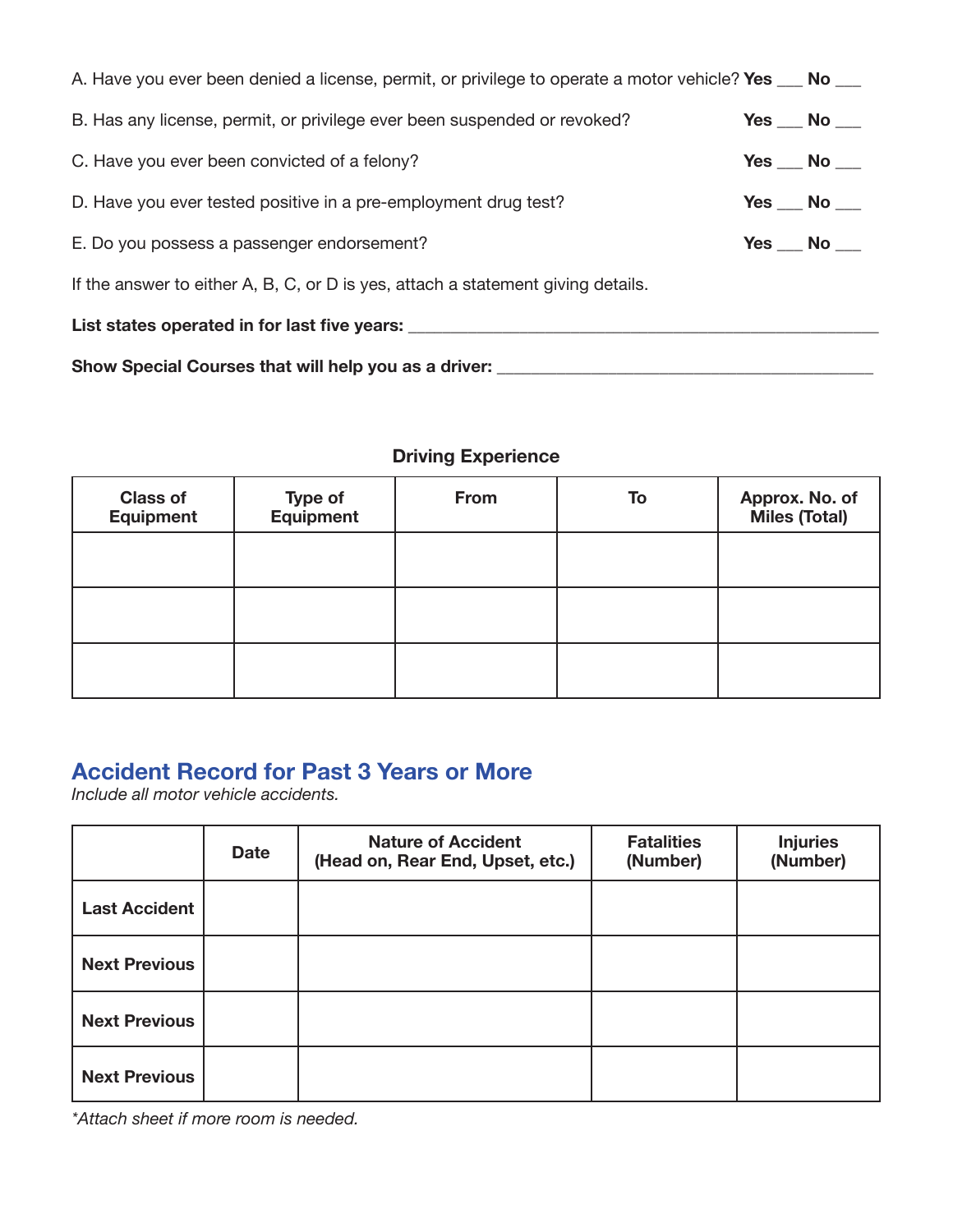### **Traffic Convictions and Forfeitures of Bond or Collateral in Past Three Years**

Other than parking violations.

| Location | <b>Date</b> | <b>Charge</b> | <b>Penalty</b> |
|----------|-------------|---------------|----------------|
|          |             |               |                |
|          |             |               |                |
|          |             |               |                |

\*Attach sheet if more room is needed.

# **Other Experience and Qualifications**

### **Professional and Character References**

| <b>Name</b> | <b>Address</b> | <b>Phone Number</b> |
|-------------|----------------|---------------------|
|             |                |                     |
|             |                |                     |
|             |                |                     |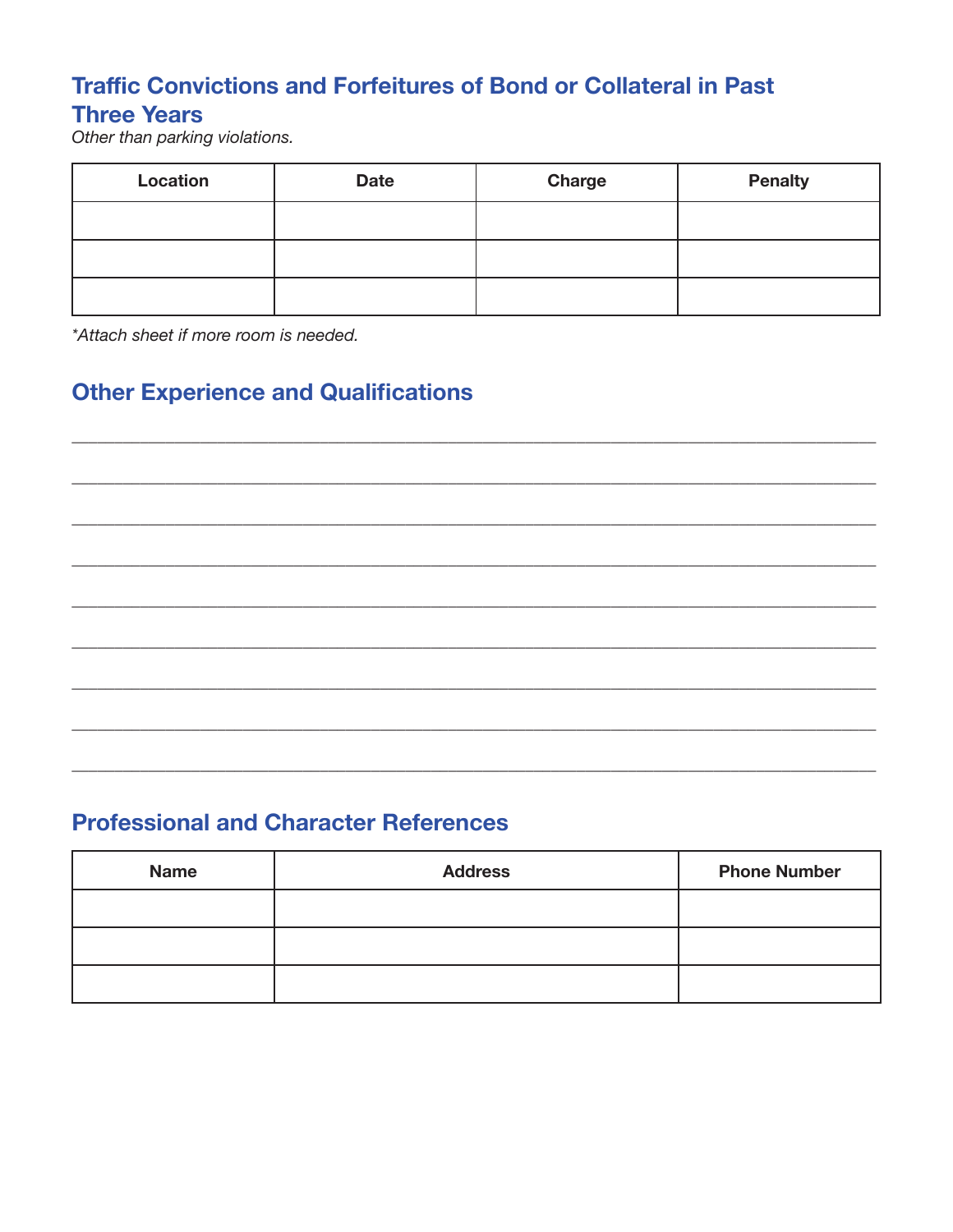

# **Applicant Acknowledgment of Drug Test Requirement**

I understand that as part of my application for employment I must successfully complete a US-DOT drug test as required by 49 CFR Part 655. I understand that a negative test is required before I will be considered for hire. I also understand that if I am hired to fill a safety sensitive position, participation in the Weirton Transit Corporation drug and alcohol testing program is a condition of my employment.

\_\_\_\_\_\_\_\_\_\_\_\_\_\_\_\_\_\_\_\_\_\_\_\_\_\_\_\_\_\_\_\_\_\_\_\_\_\_\_\_\_\_\_\_\_\_\_\_\_ \_\_\_\_\_\_\_\_\_\_\_\_\_\_\_\_\_\_\_\_\_\_\_\_\_\_\_ *(Applicant's Signature) (Date)*